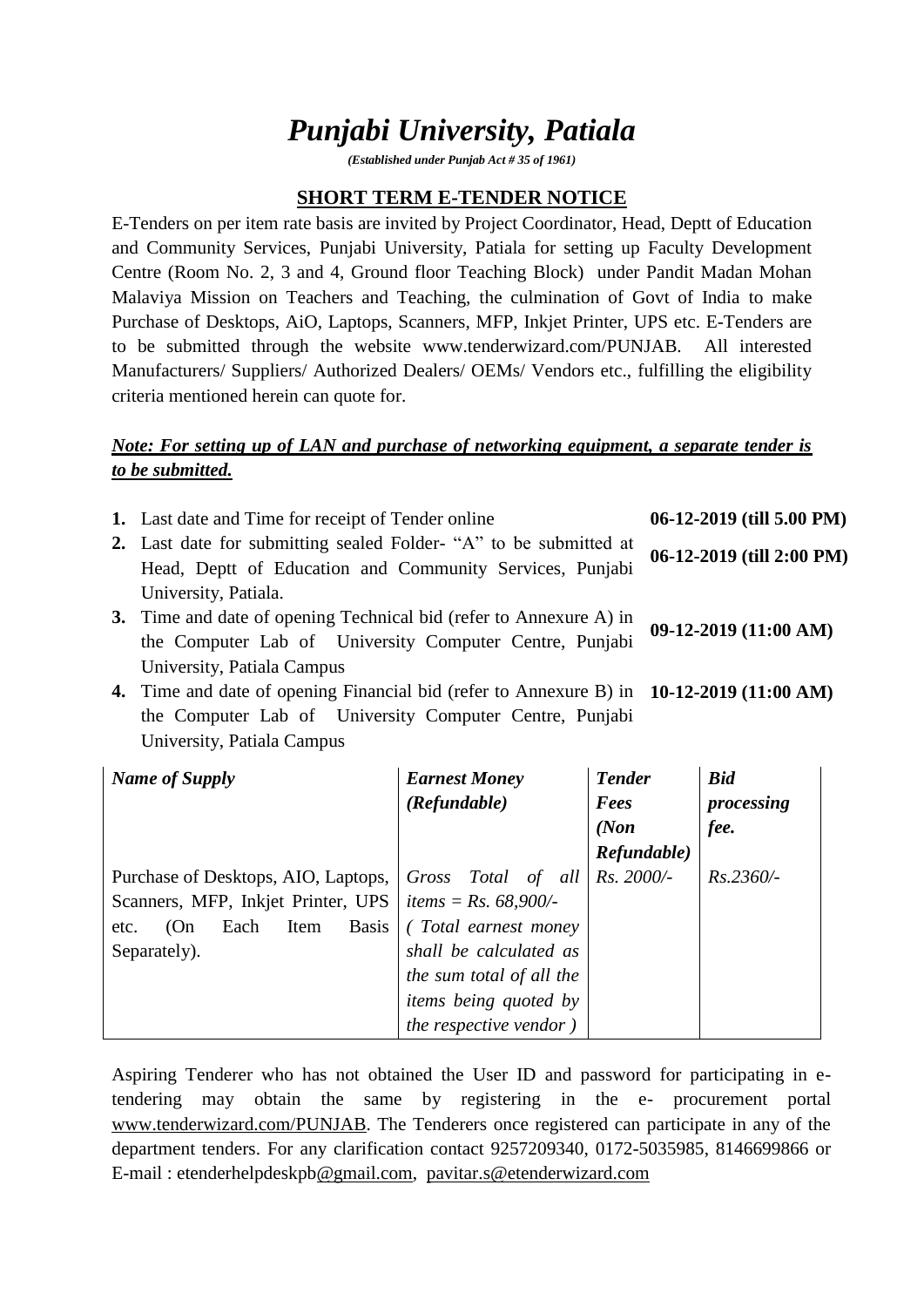### **Important Information: -**

- 1. The last date for Bid Processing fees, Earnest Money, Tender fees through epayment (Direct Debit or Internet Banking, NEFT, RTGS) and submission of e- tender on e- procurement portal www.tenderwizard.com/PUNJAB is **06-12-2019**(till 5.00 pm) .
- 2. In case Earnest Money, Tender Processing Fees and Bid Processing Fees of the requisite amount are not deposited, the bid will not be considered and rejected straightaway.
- 3. In case the rate quoted in tender received from OEM (Manufacturer), authorised dealer or any vender (not an authorised dealer) are same. The preference shall be given as follows: -
	- 1) OEM
	- 2) Authorised Dealer
	- 3) Any Vendor (not an authorised dealer)
- 4. Pre-qualification Requirements shall be ensured by submitting the documents such as Registration, PAN No., GST Number, Income Tax Return (last 2 returns filed) and Non Black List Self certificate that they have not been debarred/ blacklisted by any Govt./ Semi Govt. Organization or any Corporation at any stage., should be uploaded on e- procurement portal [www.tenderwizard.com/PUNJAB](http://www.tenderwizard.com/PUNJAB)
- 5. In case of eventuality the tenderer came to know about any mistake in the filled tender and wants to convey some clarification or want to give additional input regarding the product price or company, the same shall be uploaded vide scanned copy of the official letter pad of the company on e-procurement portal. The right to accept/ reject the same lies with the University.
- 6. The Folder "A" shall contain:
	- a. Brochure related to technical specifications of the product.
	- b. Please provide Technical specifications, make, model, etc. of the various components/ parts (OEM or third party) used in the product/ equipment being supplied on the official pad of the Supplier/ Vendor along with the warranty.
	- c. The Supplier/ Vendor will give an undertaking on their company's pad, that company is bound to provide warranty on all the parts (OEM or third party) of the product supplied by them.
- 7. The vendor is also required to upload the list of items being quoted along with the earnest money of each item.
- 8. Corrigendum/ Addendum/ Corrections, if any, will be published on the Website. The parties are advised to frequently check the website [www.tenderwizard.com/PUNJAB](http://www.tenderwizard.com/PUNJAB)

**Please note that Quantity mentioned below is indicative in nature. It is subject to change as per the actual requirements. It may increase/ decrease or may not be purchased at all.**

| Sr. No. Qty | <b>Specifications</b> | Earnest |
|-------------|-----------------------|---------|
|             |                       | Money   |
|             |                       | Rs.     |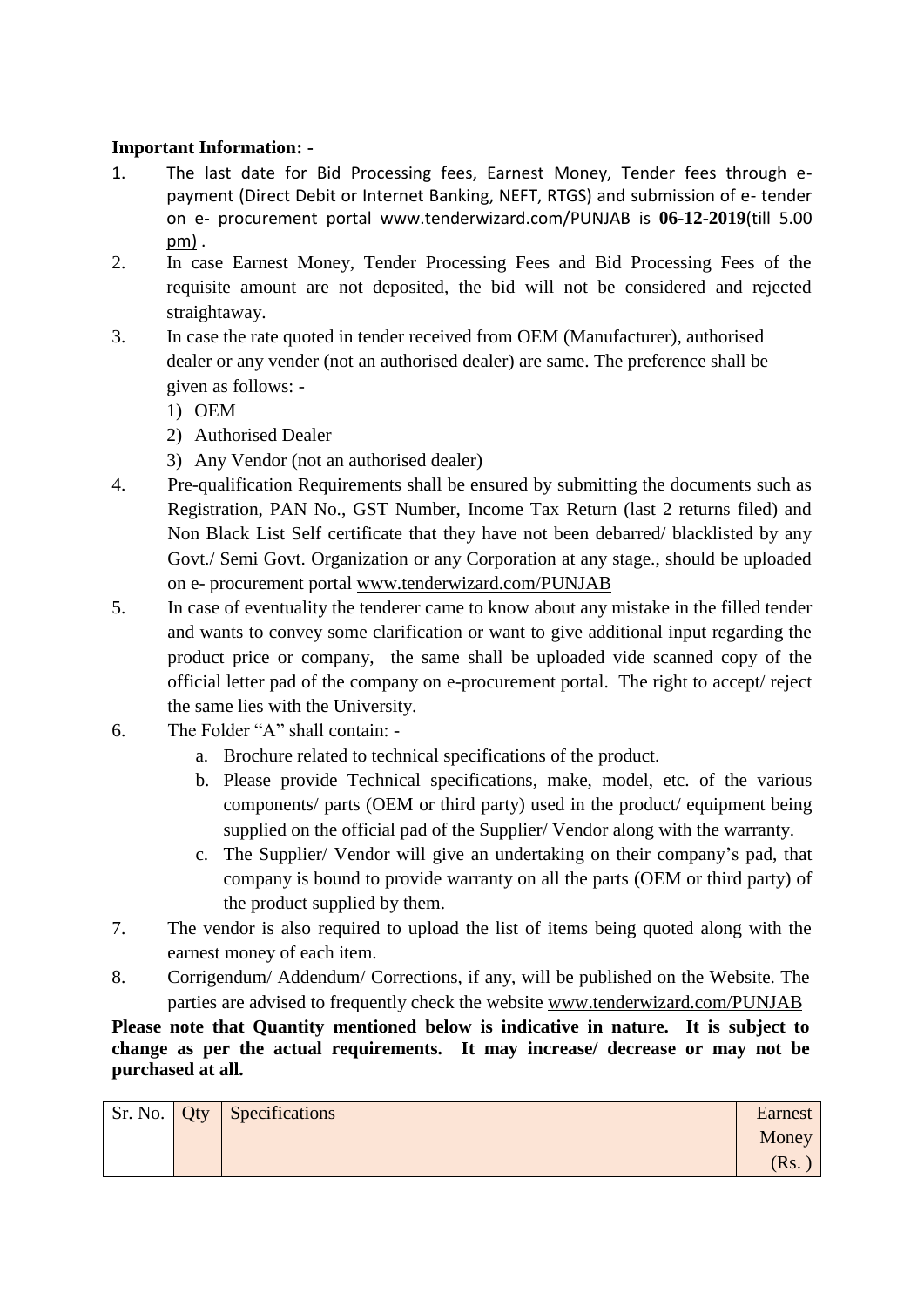| 1. | 03 | Desktop Commercial segment 8th Gen., i3 Processor, Pre-                                   | 2700  |
|----|----|-------------------------------------------------------------------------------------------|-------|
|    |    | installed Windows (English Language) 64 Bit upgradable through                            |       |
|    |    | Campus Licence Agreement, 4 GB RAM DDR4, 1TB HDD,                                         |       |
|    |    | Minimum two PCIE Slots, DVD RW, Wi-Fi Card, 21" Coloured                                  |       |
|    |    | Monitor, USB Mouse & Keyboard, 3 years warranty onsite, All the                           |       |
|    |    | components shall be OEM fitted. (Makes of preference: Lenovo,                             |       |
|    |    | HP, Dell)                                                                                 |       |
| 2. | 03 | MFP MONO Laser Jet Printer with Print, Copy and Scan                                      | 1400  |
|    |    | Functions. Duplex, Wi-Fi ready, 18 PPM (Printer Speed Black),                             |       |
|    |    | with ADF, Scan Resolution up to 600 dpi coloured and 1200 dpi                             |       |
|    |    | mono on flat with one year onsite warranty (Makes of preference:                          |       |
|    |    | Canon, Ricoh, Epson, Hp)                                                                  |       |
| 3. | 01 | Photocopier Machine : 20 ppm, minimum memory 256 MB,                                      | 900   |
|    |    | Network Ready, paper size Standard paper tray(s): A3, A4, A5,                             |       |
|    |    | By-pass Tray A3, A4, A5, A6, Paper Input Capacity Standard:                               |       |
|    |    | 350 sheets, Paper Weight Standard paper tray(s):52 - 105 g/m <sup>2</sup> ,               |       |
|    |    | Bypass tray: $52 - 216$ g/m <sup>2</sup> , Duplex: $64 - 105$ g/m <sup>2</sup> , Multiple |       |
|    |    | Copying Up to 99 copies, Resolution Up to 600 dpi, Zoom From                              |       |
|    |    | 50% to 200%, Scan Speed Colour: Maximum 6 originals per                                   |       |
|    |    | minute, B/W Maximum 15 originals per minute, Resolution                                   |       |
|    |    | Maximum 600 dpi. Warranty - 2 years onsite. (Makes of                                     |       |
|    |    | preference: Ricoh, Canon, Sharp, Toshiba, HP, Kyocera) with 2                             |       |
|    |    | KVA CVT with one year warranty.                                                           |       |
| 4. | 20 | Commercial Desktop intel 8th Gen. Full Powered processor i5 64                            | 22000 |
|    |    | bit base 21" Coloured Monitor, 8GB DDR4 RAM, 2GB Graphics                                 |       |
|    |    | Card, Windows 10 home single language (English) 64 Bit                                    |       |
|    |    | upgradable through Campus Licence Agreement USB 3.0, USB                                  |       |
|    |    | 2.0, HDD 1TB, DVDRW, USB, keyboard and mouse, 3 years                                     |       |
|    |    | onsite warranty, All the components shall be OEM fitted. (Makes                           |       |
|    |    | of preference: Lenovo, HP, Dell).                                                         |       |
| 5. | 05 | Desktop Intel i7 8th Gen., 8GB DDR4 RAM, Graphics card,                                   | 7500  |
|    |    | Monitor 27", 2 TB HDD, Pre-installed Windows (English                                     |       |
|    |    | Language) 64 Bit upgradable through Campus<br>Licence                                     |       |
|    |    | Agreement, Keyboard, mouse, 4GB Graphics Card, 3 years                                    |       |
|    |    | warranty, All the components shall be OEM fitted. (Makes of                               |       |
|    |    | preference: Lenovo, HP, Dell)                                                             |       |
| 6. | 02 | Laptop Intel Core i7 8th Gen., 12 GB DDR4-2400 SDRAM,                                     | 6000  |
|    |    | 512GB SSD, 14" Display, 4GB Graphics Card, 2 USB 3.0, 1 USB                               |       |
|    |    | 2.0, 1 HDMI, Window 10, Laptop Bag. Three years onsite                                    |       |
|    |    | warranty.                                                                                 |       |
| 7. | 01 | Scanner Sheet feed/ ADF/ Flatbed scanner- Scanning Resolution                             | 700   |
|    |    | up to 600x600dpi, scanning speed-30ppm, ADF capacity-50                                   |       |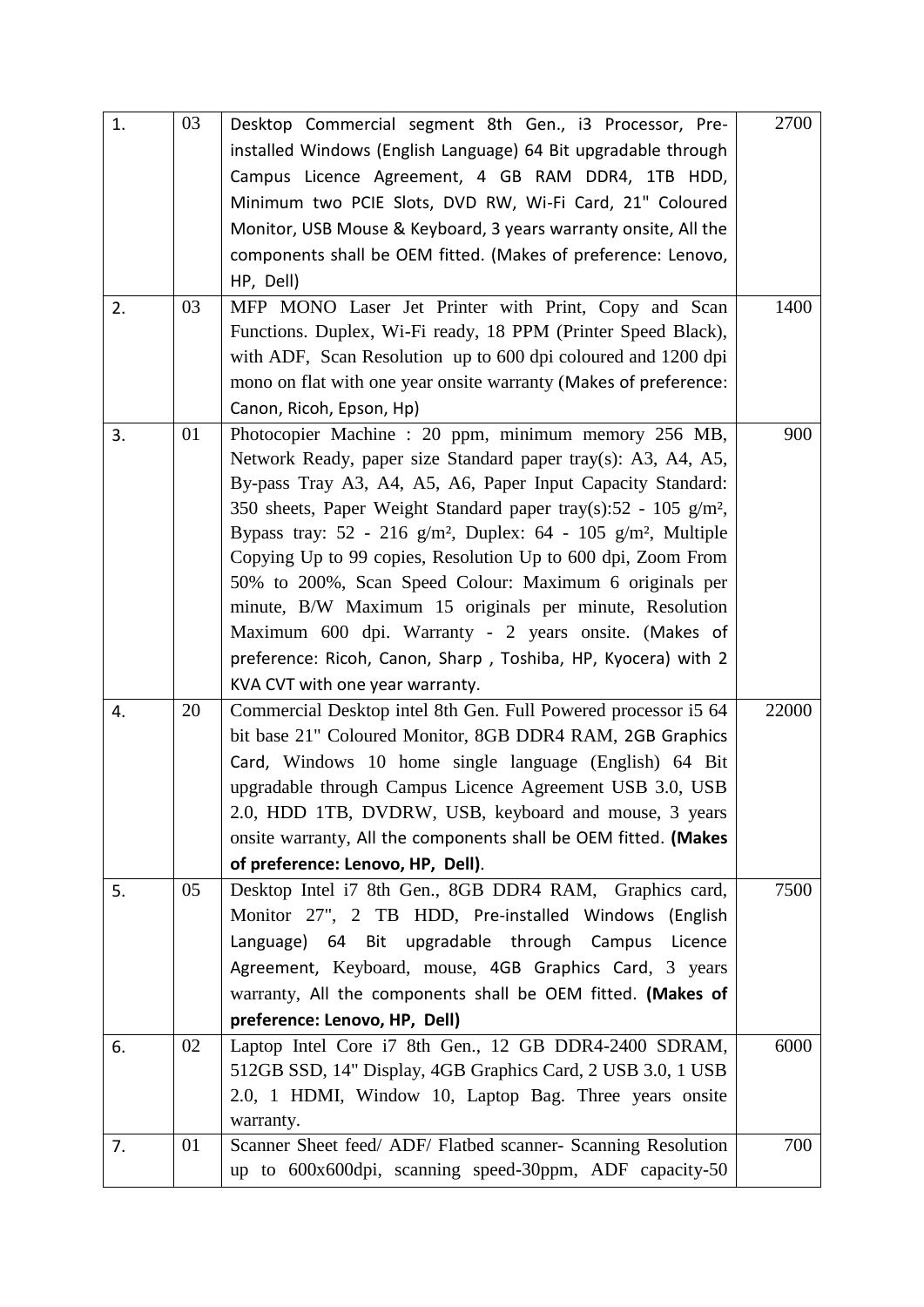|     |    | sheets. Warranty - 1 year onsite                                                                                                                                                                                                                                                                                                                                                                                                                                                                                                                                                                                                                                                                                                                                                                                                                                                                                                                                                                                                                                                                                                                                                                                                                                                                                                              |      |
|-----|----|-----------------------------------------------------------------------------------------------------------------------------------------------------------------------------------------------------------------------------------------------------------------------------------------------------------------------------------------------------------------------------------------------------------------------------------------------------------------------------------------------------------------------------------------------------------------------------------------------------------------------------------------------------------------------------------------------------------------------------------------------------------------------------------------------------------------------------------------------------------------------------------------------------------------------------------------------------------------------------------------------------------------------------------------------------------------------------------------------------------------------------------------------------------------------------------------------------------------------------------------------------------------------------------------------------------------------------------------------|------|
| 8.  | 01 | Inkjet Printer Single Function with Ink Tanks; Printer, Output -<br>Colour, Pages per minute - 27 pages (Black & White), 15 pages<br>(Colour); Paper size-A4/Legal, Warranty - 1 year onsite                                                                                                                                                                                                                                                                                                                                                                                                                                                                                                                                                                                                                                                                                                                                                                                                                                                                                                                                                                                                                                                                                                                                                  | 200  |
| 9.  | 01 | Flatbed Scanner with Optical Resolution 2400 dpi x 4800 dpi,<br>Input type Colour, Document Size Class A4/ Letter, One-year<br>warranty.                                                                                                                                                                                                                                                                                                                                                                                                                                                                                                                                                                                                                                                                                                                                                                                                                                                                                                                                                                                                                                                                                                                                                                                                      | 100  |
| 10. | 02 | 3KVA Online UPS with 60min Backup (1P In -1P Out)<br>3KVA/ 2.4KW True Online, DSP Controlled online UPS with 1<br>phase AC input and 1 phase AC output with 60 min backup on<br>100% load with 12V SMF batteries Bank with Rack (min. VAH<br>required =6240 VAH) , The UPS should be with IGBT Based<br>Rectifier and IGBT based Inverter and with LCD/LED display for<br>monitoring of its status along with inbuilt Galvanic Isolation<br>Transformer of Same OEM Make at input side.<br><b>UPS should have following Features:</b><br>UPS power factor : Input PF should be 0.99 AND output PF not<br>less than 0.8, Efficiency: overall efficiency up to 90%, Harmonic<br>distortion : THD <3% for linear loads, < 5% for non - linear loads,<br>Overload capacity : up to 110% for 10 Min. & 130% for 60 sec.<br><b>Communication interface</b> : RS232/USB port<br>and SNMP<br>compatibility for future remote Monitoring, Audible Alarm :<br>Mains Failure/Low battery /UPS Warning /Overload/Fault &<br>Bypass Mode, Compatibility with DG Genset, Built in Automatic<br>Bypass Switch, Warranty : 2 Years on UPS as well as on<br>Batteries,<br>Preferred Brand: APC / Emerson / Legrand-Numeric/ Techser/<br>Delta/ Luminous/ Schneider.<br>Scope includes connecting the batteries batteries with UPS and<br>input-output with UPS | 3400 |
| 11. | 01 | 10KVA Online UPS for 120 min Backup (1P In -1P<br>Out) True Online, DSP Controlled online UPS with 1 phase AC<br>input and 1 phase AC output with 120 min backup with 12V SMF<br>batteries Bank with Rack ( min. VAH required = 24000 VAH) , The<br>UPS should be with IGBT Based Rectifier and IGBT based<br>Inverter and with LCD/LED display for monitoring of its status<br>along with inbuilt Galvanic Isolation Transformer of Same OEM<br>Make at input side.<br><b>UPS should have following Features:</b><br>UPS power factor: Input PF should be 0.99 or more AND output                                                                                                                                                                                                                                                                                                                                                                                                                                                                                                                                                                                                                                                                                                                                                            | 6000 |
|     |    | PF not less than 0.8, Efficiency: overall efficiency up to 92%,<br>Harmonic distortion : THD <2% for linear loads, < 5% for non -                                                                                                                                                                                                                                                                                                                                                                                                                                                                                                                                                                                                                                                                                                                                                                                                                                                                                                                                                                                                                                                                                                                                                                                                             |      |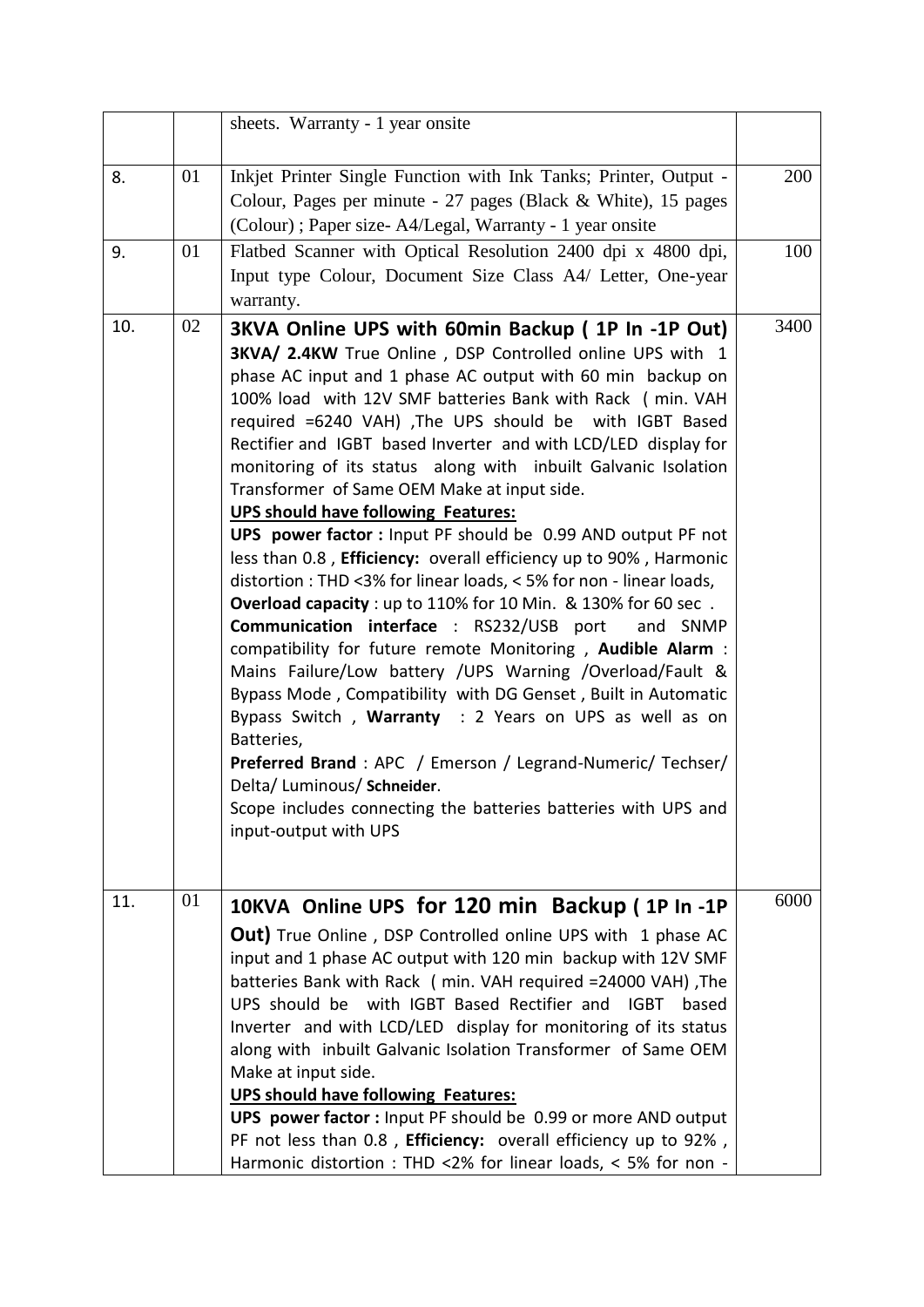|     |    | linear loads,<br><b>Overload capacity</b> : up to 110% for 3 Min. & 130% for 30 sec.<br><b>Communication interface</b> : RS232/USB port<br>and SNMP<br>compatibility for future remote Monitoring, Audible Alarm :<br>Mains Failure/Low battery /UPS Warning /Overload/Fault &<br>Bypass Mode, CERTIFICATIONS & Standard : ISO 18001 Certified<br>, ROHS, BIS certifications, Compatibility with DG Genset, Built in<br>Automatic Bypass Switch, Warranty: 2 Years on UPS as well as<br>on Batteries, <b>Preferred Brand</b> : APC / Emerson / Legrand-<br>Numeric/ Techser/ Delta/ Luminous/ Schneider. Scope includes<br>connecting the batteries batteries with UPS and input-output<br>with UPS                                                                                                                                                                                                                                                                                                                                                                                                                                                                                                                                                                                                                                                                                                                                                                                                                                                                                                                                                                                                                                                                                                                 |       |
|-----|----|---------------------------------------------------------------------------------------------------------------------------------------------------------------------------------------------------------------------------------------------------------------------------------------------------------------------------------------------------------------------------------------------------------------------------------------------------------------------------------------------------------------------------------------------------------------------------------------------------------------------------------------------------------------------------------------------------------------------------------------------------------------------------------------------------------------------------------------------------------------------------------------------------------------------------------------------------------------------------------------------------------------------------------------------------------------------------------------------------------------------------------------------------------------------------------------------------------------------------------------------------------------------------------------------------------------------------------------------------------------------------------------------------------------------------------------------------------------------------------------------------------------------------------------------------------------------------------------------------------------------------------------------------------------------------------------------------------------------------------------------------------------------------------------------------------------------|-------|
| 12. | 01 | Motorized Screen with remote, Wall Mount (size $8'$ X 6')                                                                                                                                                                                                                                                                                                                                                                                                                                                                                                                                                                                                                                                                                                                                                                                                                                                                                                                                                                                                                                                                                                                                                                                                                                                                                                                                                                                                                                                                                                                                                                                                                                                                                                                                                           | 400   |
| 13. | 01 | LED Projector (HDMI 2500 Lumens with Wi-Fi Feature, Five<br>years Warranty), Wall Mount Screen $(8' \times 6')$                                                                                                                                                                                                                                                                                                                                                                                                                                                                                                                                                                                                                                                                                                                                                                                                                                                                                                                                                                                                                                                                                                                                                                                                                                                                                                                                                                                                                                                                                                                                                                                                                                                                                                     | 2000  |
| 14. | 02 | Digital Screen 80 cm LED HD Ready (HDMI, USB, VGA, Wall<br>Mount, 1 year warranty.                                                                                                                                                                                                                                                                                                                                                                                                                                                                                                                                                                                                                                                                                                                                                                                                                                                                                                                                                                                                                                                                                                                                                                                                                                                                                                                                                                                                                                                                                                                                                                                                                                                                                                                                  | 1600  |
| 15. | 02 | Digital Podium<br>Features: Mild Steel Material Stand-alone Digital Podium. Wheels with<br>lock. Smooth round edge at the top, Tray for keyboard, Sliding tray with<br>lock for protection of the interactive panel and controller, space for 19"<br>interactive panel with angle adjustment, Drawer with lock for<br>visualizer, shelf for keeping laptop or documents locks for safety,<br>standard rack to keep all the equipment and PC.; Extend Ports: 1 VGA<br>Out, 1 HDMI Out, 1 video Out, 1 Audio Out, Power input; Central<br><b>Control System;</b> Should be able to control from the controller with easy<br>identified keys- projector on off, Motorised Screen up & Down,<br>switching between PC, Visual Presenter and Laptop, Volume control,<br>front panel should have power plug of 220-volt power out for laptop<br>etc. VGA Port X 01, Laptop Audio Input X 01, Network Port wired<br>internet X01, USBX 01 Ports to facilitate inputs directly from pen<br>drives/ USB based hard disk Drive. 1x USB for SW Update. Ports for<br>microphone input,1 video port, 2 audio Port (Left and Right), Back<br>Panel of the controller should have 2x2 VGA matrix, 2 USB Ports for<br>front connectivity, Network Port for front connectivity, should have 3<br>video in and 1 video out, 3 Audio (left) in, 3 Audio (Right) in, 1 Audio<br>(Left) Out, 1 Audio (Right) out, Projector Power x1, Electric Screen<br>Power x1.; Built-in-Audio; Microphone: , Gooseneck, Cordless Collar<br>x1, Handheld Cordless x1, Mixer Amplifier: 120 watt, Speakers: 6 wall<br>(each), Mount Speakers x4; Interactive Panel; Panel Type: Backlit LED,<br>Display Size: 19", Resolution: 1440x900 pixels, Brightness: 300cd/m <sup>2</sup> or<br>1000:1, Connectivity: RGB/VGA, Technology:<br>higher, Contrast: | 14000 |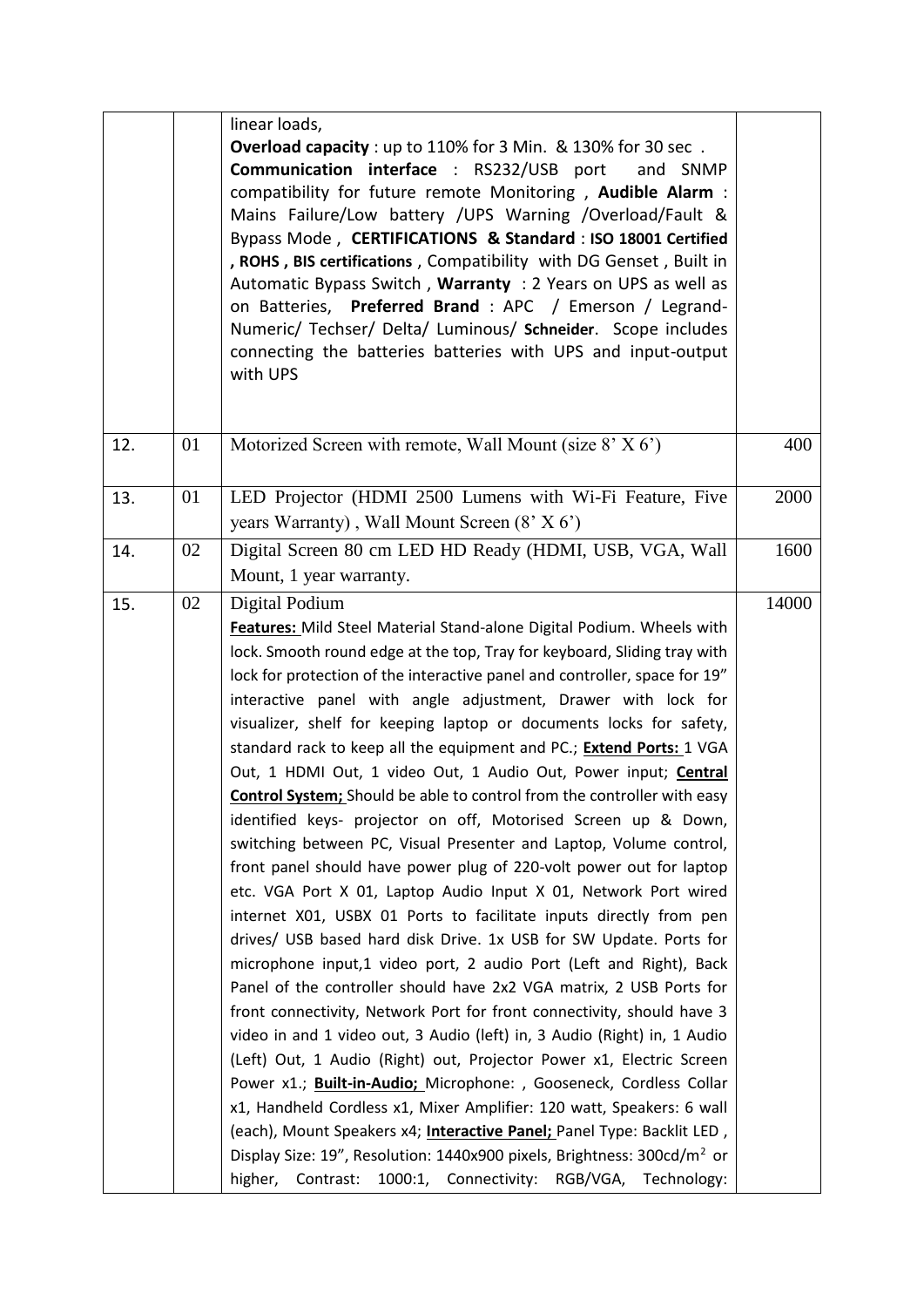| Electromagnetic with pen, interface: USB, Pressure Sensitivity: 2048      |  |
|---------------------------------------------------------------------------|--|
| Levels, Data Report: 200 reports/ per second, Accuracy: ± 0.5mm, OS:      |  |
| Windows/ Vista/ Mac/ Linux, Software Feature: Should be able to           |  |
| Annotate on Blank Screen, Power Point and on other application of         |  |
| windows.; Visualizer: ; Pick-up Device: 3.2 Mega Pixel 1/3" CMOS, Still   |  |
| Image Resolution: XGZ, SXGZ, 720P, 1080P, Frame Rate: 20 Frames/          |  |
| sec., Image Mode: Normal/ Photo/Text/ Slide/ Film/ Gray, Zooming: 12      |  |
| x Optical Zoom and 12 x Digital, Lamp: Two side Lights and one Base       |  |
| light Built-in, Image Capture: Yes Image Storage Built in the Visualizer, |  |
| TV Lines: 800 TV Lines, Image Effect: Mirror, Rotation, Split, Black &    |  |
| white, Negative, Image Split: Yes, Focusing and white Balance: Audio/     |  |
| Manual, Video Recording With sound: Yes, Inputs: VGA x 2, HDMI x1         |  |
| Video x 2 Audio x2 Outputs: VGA x 2 HDMI x 1, Video x1, Audio x 1,        |  |
| Others: Slave USB x 1 Weight: Not more than 3.5 kg.                       |  |

#### **Terms and Conditions: -**

- 1. Prices should be inclusive of all taxes and levies in INR on F.O.R. Punjabi University Patiala.
- 2. Payment will be released on successful installation and commissioning.
- 3. Order can be placed to different vendors for different Items.
- 4. All items, OEM or third party, to be supplied shall be amply supported with onsite warranty. All RMA, shall be in name of Punjabi University, Patiala.
- 5. Vendor shall be responsible for onsite deployment.
- 6. All costs related to the installation of the equipment (including all necessary materials, labour, etc.) will be the responsibility of the vendor.
- 7. If there is holiday on the opening day of the tender, the tender may be opened on the next working day at the same time and at the same place.
- 8. The Purchase Committee reserves the right to reject the tender without assigning any reason before/ after opening of the tenders and the tenderers shall have no right or any claim what so ever for the same on this account.
- 9. The University reserves the right to increase/ decrease the quantity of items or may not purchase at all. The Suppliers/ Tenderers shall have no right or any claim what so ever for the same on this account.
- 10. The rate quoted by the Supplier/ Tenderer shall be inclusive of all the taxes i.e. GST or any other taxes levied by Central Govt. or State Government Authority or Local Bodies including their variations as notified by the Concerned Authority from time to time and of all the new taxes and levies that may be imposed. Firm will supply the material on quoted Rates which include F.O.R., Loading, Unloading, stacking and inclusive of all taxes. Nothing Extra shall be paid.

#### 11. **Delivery Time: 30 Days (Maximum)**

- 12. Item wise earnest money has been depicted in the e-Tender Notice on the website [www.punjabiuniversity.ac.in.](http://www.punjabiuniversity.ac.in/) & [www.tenderwizard.com/PUNJAB](http://www.tenderwizard.com/PUNJAB)
- 13. The Supplier/ Tenderer shall comply with the proper by- Laws and legal order of the local body or authority under the jurisdiction of which the supply is executed and pay all fees and charges for which Supplier/ Tenderer may be liable. Nothing extra shall be payable by the University on this account.
- 14. In case of failure of supply of material as per by Punjabi University, Patiala in corroboration with the information provided by the vendor in the Folder "A" the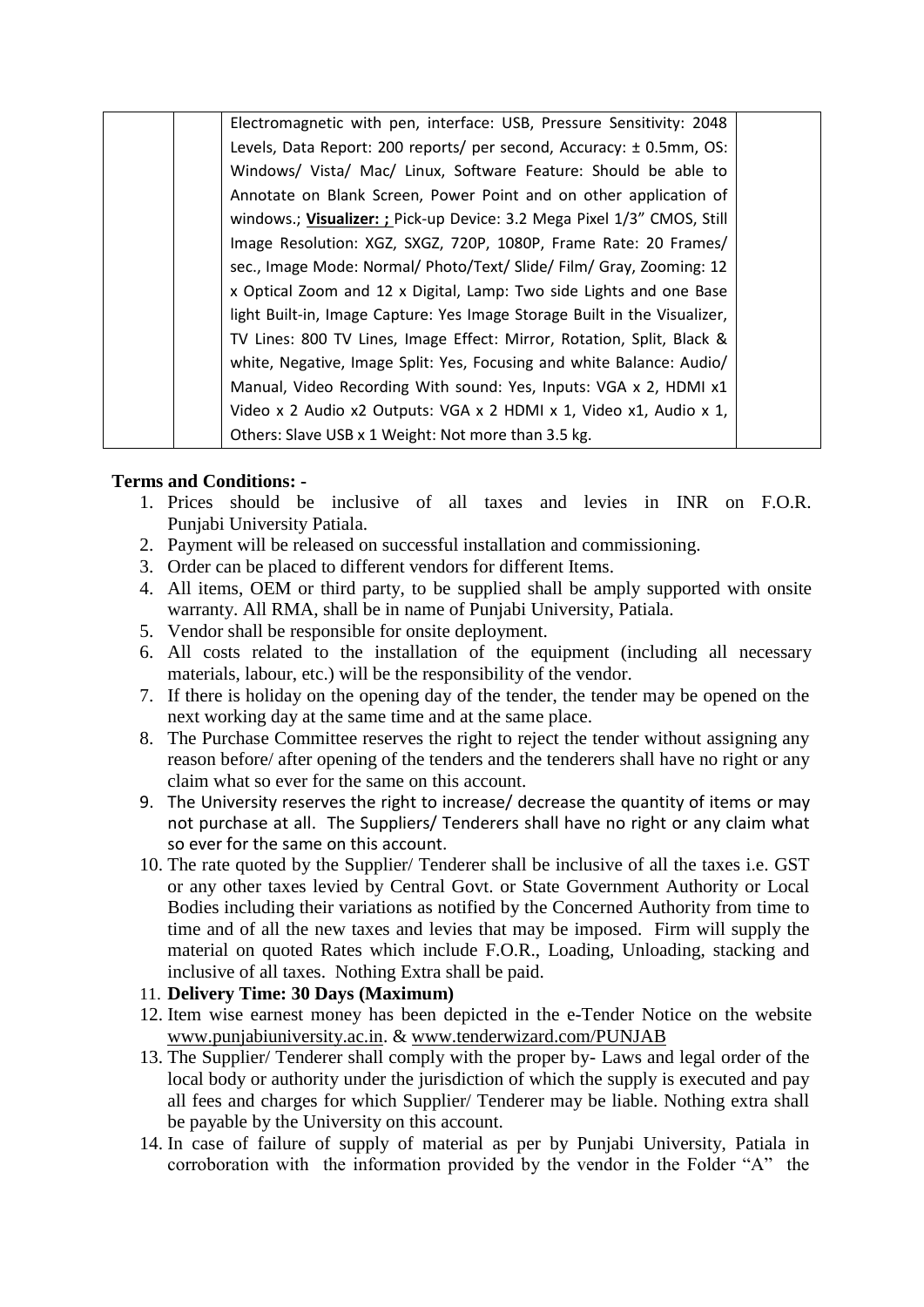University reserve the right to reject the supply and can forfeit the earnest money deposited by the firm.

- 15. In case of any dispute, the decision of the Vice-chancellor, Punjabi University, Patiala shall be final and binding on both the parties. Dispute leading to litigation the jurisdiction will be Patiala (Punjab) only.
- **16.** ANY CORRIGENDUM RELATED TO THE ABOVE SAID PURCHASES WILL BE NOTIFIED ON [www.tenderwizard.com/PUNJAB](http://www.tenderwizard.com/PUNJAB). Please keep on referring to the website regularly for latest notifications.

Dr Jasraj Kaur Project Coordinator, Professor and Head, Department of Education & Community Services Punjabi University, Patiala.

Annexure "A"

| Sr.<br>No. | Specifications                                                                               | Interested in<br>supplying<br>item?<br>the<br>(Yes/No) | Make/<br>Model | Do<br>you<br>the<br>meet<br>specificati<br>ons?<br>(Yes/No) |
|------------|----------------------------------------------------------------------------------------------|--------------------------------------------------------|----------------|-------------------------------------------------------------|
| 1.         | Desktop Commercial segment 8th Gen., i3<br>Processor, Pre-installed Windows<br>(English      |                                                        |                |                                                             |
|            | Language) 64 Bit upgradable through Campus                                                   |                                                        |                |                                                             |
|            | Licence Agreement, 4 GB RAM DDR4, 1TB HDD,                                                   |                                                        |                |                                                             |
|            | Minimum two PCIE Slots, DVD RW, Wi-Fi Card,                                                  |                                                        |                |                                                             |
|            | 21" Coloured Monitor, USB Mouse & Keyboard,                                                  |                                                        |                |                                                             |
|            | 3 years warranty onsite, All the components                                                  |                                                        |                |                                                             |
|            | shall be OEM fitted. (Makes of preference:                                                   |                                                        |                |                                                             |
|            | Lenovo, HP, Dell)                                                                            |                                                        |                |                                                             |
| 2.         | MFP MONO Laser Jet Printer with Print, Copy                                                  |                                                        |                |                                                             |
|            | and Scan Functions. Duplex, Wi-Fi ready, 18                                                  |                                                        |                |                                                             |
|            | PPM (Printer Speed Black), with ADF, Scan                                                    |                                                        |                |                                                             |
|            | Resolution up to 600 dpi coloured and 1200 dpi                                               |                                                        |                |                                                             |
|            | mono on flat with one year onsite warranty                                                   |                                                        |                |                                                             |
|            | (Makes of preference: Canon, Ricoh, Epson, Hp)                                               |                                                        |                |                                                             |
| 3.         | Photocopier Machine : 20 ppm, minimum                                                        |                                                        |                |                                                             |
|            | memory 256 MB, Network Ready, paper size<br>Standard paper tray(s): A3, A4, A5, By-pass Tray |                                                        |                |                                                             |
|            | A3, A4, A5, A6, Paper Input Capacity Standard:                                               |                                                        |                |                                                             |
|            | 350 sheets, Paper Weight Standard paper                                                      |                                                        |                |                                                             |

#### **Technical Sheet**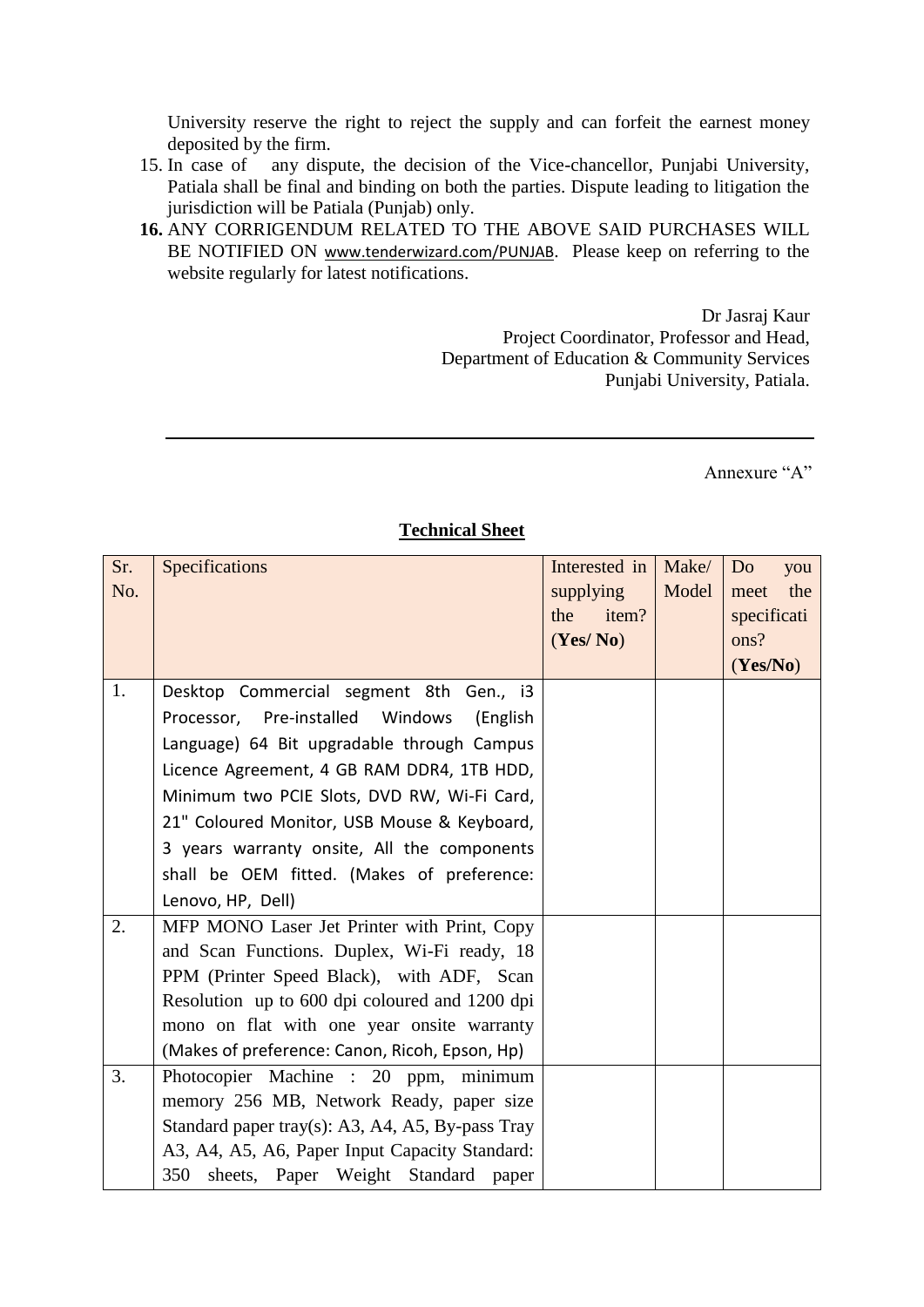|                  | tray(s):52 - 105 g/m <sup>2</sup> , Bypass tray: 52 - 216 g/m <sup>2</sup> , |  |  |
|------------------|------------------------------------------------------------------------------|--|--|
|                  | Duplex: $64 - 105$ g/m <sup>2</sup> , Multiple Copying Up to                 |  |  |
|                  | 99 copies, Resolution Up to 600 dpi, Zoom From                               |  |  |
|                  | 50% to 200%, Scan Speed Colour: Maximum 6                                    |  |  |
|                  | originals per minute, B/W Maximum 15 originals                               |  |  |
|                  | per minute, Resolution Maximum 600 dpi.                                      |  |  |
|                  | Warranty - 2 years onsite. (Makes of preference:                             |  |  |
|                  | Ricoh, Canon, Sharp, Toshiba, HP, Kyocera) with                              |  |  |
|                  | 2 KVA CVT with one year warranty.                                            |  |  |
| $\overline{4}$ . | Commercial Desktop intel 8th Gen. Full Powered                               |  |  |
|                  | processor i5 64 bit base 21" Coloured Monitor,                               |  |  |
|                  | 8GB DDR4 RAM, 2GB Graphics Card, Windows                                     |  |  |
|                  | 10 home single language (English) 64 Bit                                     |  |  |
|                  | upgradable through Campus Licence Agreement                                  |  |  |
|                  | USB 3.0, USB 2.0, HDD 1TB, DVDRW, USB,                                       |  |  |
|                  | keyboard and mouse, 3 years onsite warranty, All                             |  |  |
|                  | the components shall be OEM fitted. (Makes of                                |  |  |
|                  | preference: Lenovo, HP, Dell).                                               |  |  |
| 5.               | Desktop Intel i7 8th Gen., 8GB DDR4 RAM,                                     |  |  |
|                  | Graphics card, Monitor 27", 2 TB HDD, Pre-                                   |  |  |
|                  | installed Windows (English Language) 64 Bit                                  |  |  |
|                  | upgradable through Campus Licence Agreement,                                 |  |  |
|                  | Keyboard, mouse, 4GB Graphics Card, 3 years                                  |  |  |
|                  | warranty, All the components shall be OEM                                    |  |  |
|                  | fitted. (Makes of preference: Lenovo, HP, Dell)                              |  |  |
| 6.               | Laptop Intel Core i7 8th Gen., 12 GB DDR4-                                   |  |  |
|                  | 2400 SDRAM, 512GB SSD, 14" Display, 4GB                                      |  |  |
|                  | Graphics Card, 2 USB 3.0, 1 USB 2.0, 1 HDMI,                                 |  |  |
|                  | Window 10, Laptop Bag. Three years onsite                                    |  |  |
|                  | warranty.                                                                    |  |  |
| 7.               | Scanner Sheet feed/ ADF/ Flatbed scanner-                                    |  |  |
|                  | Scanning Resolution up to 600x600dpi, scanning                               |  |  |
|                  | speed-30ppm,<br>ADF<br>capacity-50<br>sheets.                                |  |  |
|                  | Warranty - 1 year onsite                                                     |  |  |
| 8.               | Inkjet Printer Single Function with Ink Tanks;                               |  |  |
|                  | Printer, Output - Colour, Pages per minute - 27                              |  |  |
|                  | pages (Black & White), 15 pages (Colour) ;                                   |  |  |
|                  | Paper size-A4/Legal, Warranty - 1 year onsite                                |  |  |
| 9.               | Flatbed Scanner with Optical Resolution 2400                                 |  |  |
|                  | dpi x 4800 dpi, Input type Colour, Document                                  |  |  |
|                  | Size Class A4/ Letter, One-year warranty.                                    |  |  |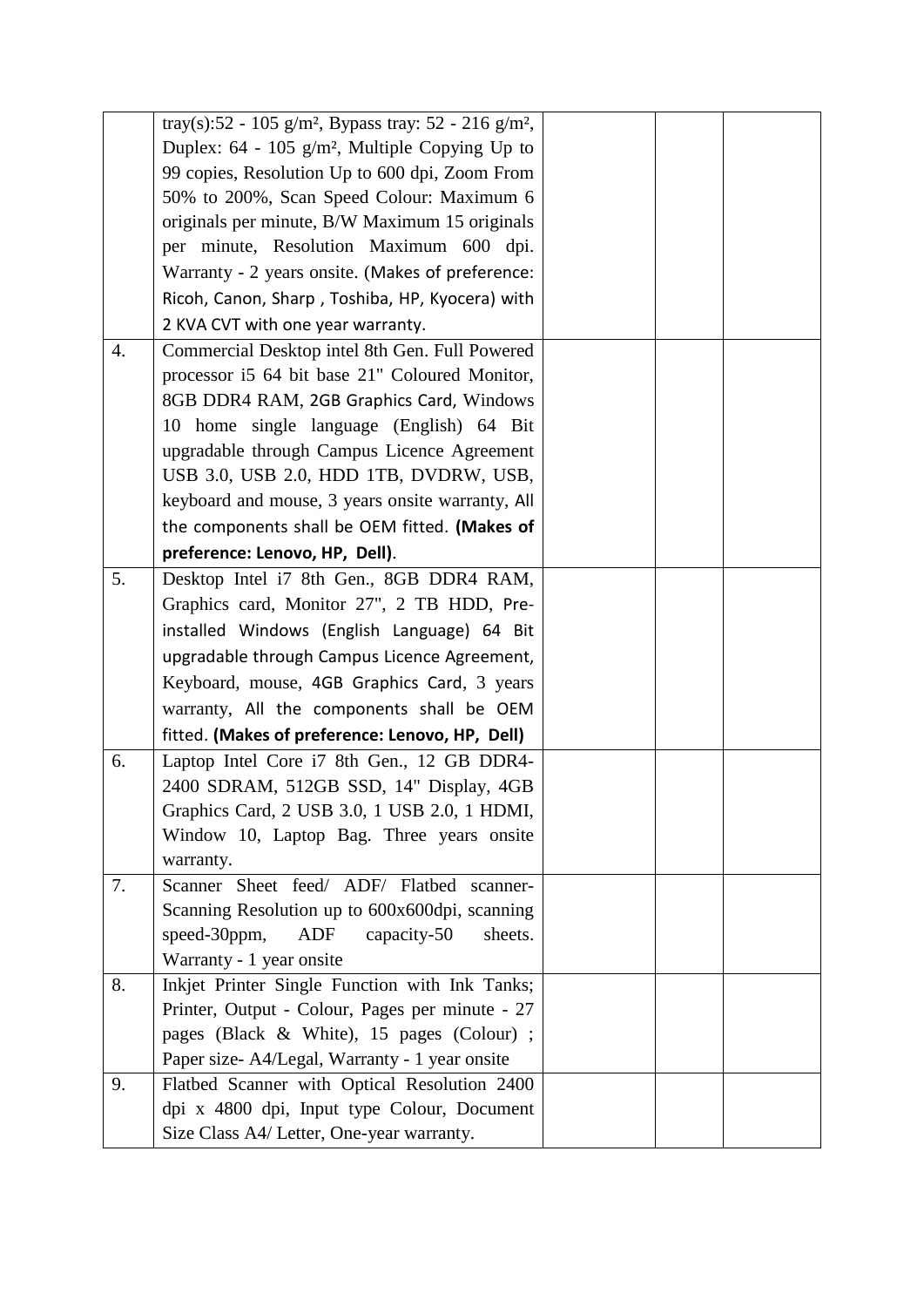| 10. | <b>3KVA Online UPS with 60min Backup (1P</b>                                              |  |  |
|-----|-------------------------------------------------------------------------------------------|--|--|
|     | In -1P Out) 3KVA/ 2.4KW True Online, DSP                                                  |  |  |
|     | Controlled online UPS with 1 phase AC input and                                           |  |  |
|     | 1 phase AC output with 60 min backup on 100%                                              |  |  |
|     | load with 12V SMF batteries Bank with Rack (                                              |  |  |
|     | min. VAH required =6240 VAH) , The UPS should                                             |  |  |
|     | be with IGBT Based Rectifier and IGBT based                                               |  |  |
|     | and with LCD/LED<br>display for<br>Inverter                                               |  |  |
|     | monitoring of its status along with<br>inbuilt                                            |  |  |
|     | Galvanic Isolation Transformer of Same OEM                                                |  |  |
|     | Make at input side.                                                                       |  |  |
|     | <b>UPS should have following Features:</b><br>UPS power factor : Input PF should be 0.99  |  |  |
|     | AND output PF not less than 0.8, Efficiency:                                              |  |  |
|     | overall efficiency up to 90%, Harmonic                                                    |  |  |
|     | distortion : THD <3% for linear loads, < 5% for                                           |  |  |
|     | non - linear loads,                                                                       |  |  |
|     | Overload capacity : up to 110% for 10 Min. &                                              |  |  |
|     | 130% for 60 sec.                                                                          |  |  |
|     | <b>Communication interface: RS232/USB port and</b>                                        |  |  |
|     | compatibility for future<br>SNMP<br>remote                                                |  |  |
|     | Monitoring, Audible Alarm: Mains Failure/Low                                              |  |  |
|     | battery / UPS Warning / Overload/Fault & Bypass                                           |  |  |
|     | Mode, Compatibility with DG Genset, Built in                                              |  |  |
|     | Automatic Bypass Switch, Warranty: 2 Years on<br>UPS as well as on Batteries,             |  |  |
|     | Preferred Brand: APC / Emerson / Legrand-                                                 |  |  |
|     | Numeric/Techser/Delta/Luminous/Schneider.                                                 |  |  |
|     | includes connecting the<br>Scope<br>batteries                                             |  |  |
|     | batteries with UPS and input-output with UPS                                              |  |  |
|     |                                                                                           |  |  |
|     |                                                                                           |  |  |
| 11  | Online UPS for 120 min<br><b>10KVA</b>                                                    |  |  |
|     | Backup ( 1P In -1P Out) True Online, DSP                                                  |  |  |
|     | Controlled online UPS with 1 phase AC input and                                           |  |  |
|     | 1 phase AC output with 120 min backup with                                                |  |  |
|     | 12V SMF batteries Bank with Rack (min. VAH                                                |  |  |
|     | required =24000 VAH), The UPS should be with                                              |  |  |
|     | IGBT Based Rectifier and IGBT based Inverter                                              |  |  |
|     | and with LCD/LED display for monitoring of its                                            |  |  |
|     | along with inbuilt Galvanic Isolation<br>status                                           |  |  |
|     | Transformer of Same OEM Make at input side.<br><b>UPS should have following Features:</b> |  |  |
|     | UPS power factor : Input PF should be 0.99 or                                             |  |  |
|     | more AND output PF not less than 0.8,                                                     |  |  |
|     | <b>Efficiency:</b> overall efficiency up to 92%,                                          |  |  |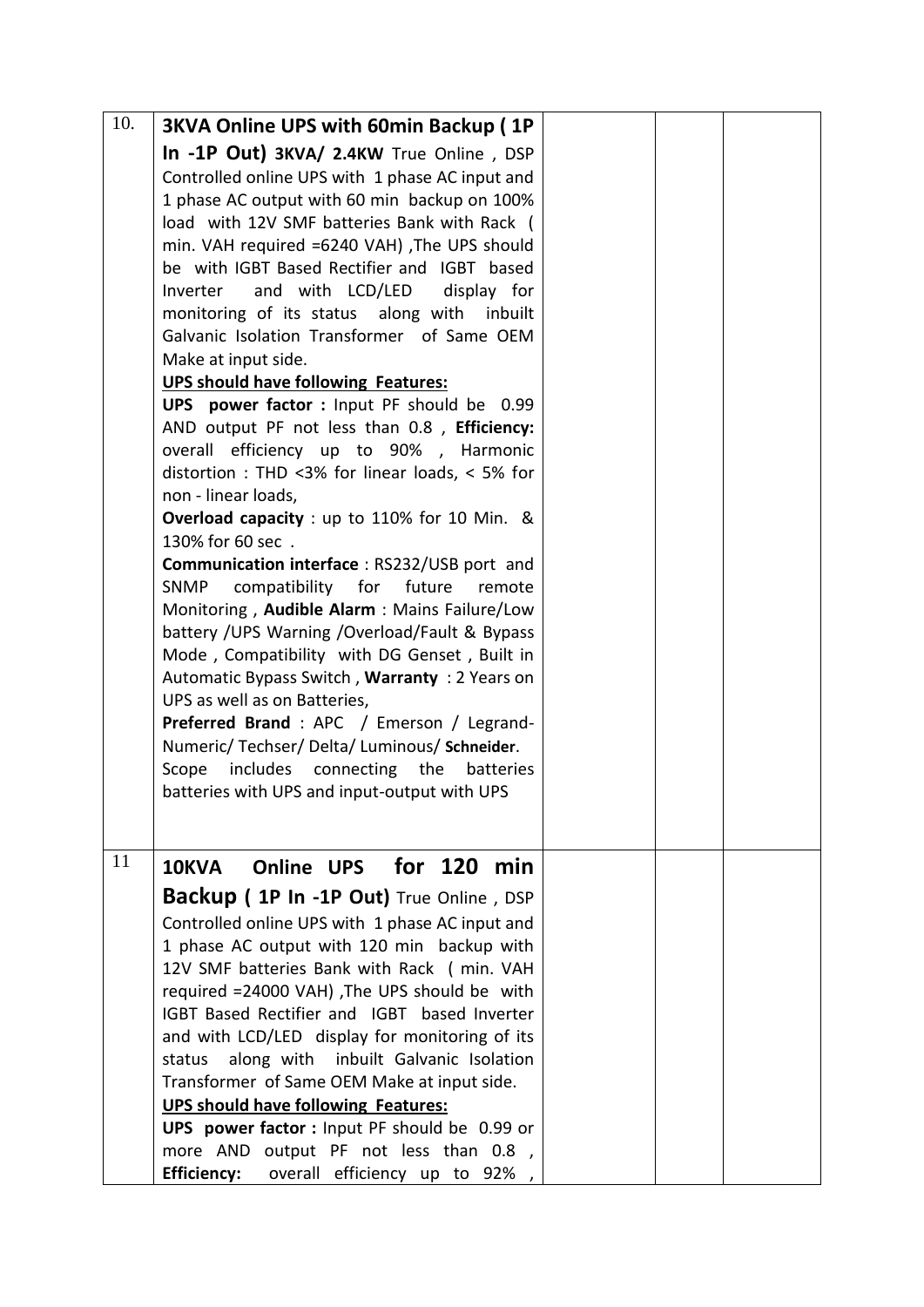|    | Harmonic distortion : THD <2% for linear loads, <                                                |  |  |
|----|--------------------------------------------------------------------------------------------------|--|--|
|    | 5% for non - linear loads,                                                                       |  |  |
|    | Overload capacity : up to 110% for 3 Min. &                                                      |  |  |
|    | 130% for 30 sec.                                                                                 |  |  |
|    | <b>Communication interface: RS232/USB port and</b>                                               |  |  |
|    | compatibility for<br>future<br>SNMP<br>remote                                                    |  |  |
|    | Monitoring, Audible Alarm: Mains Failure/Low                                                     |  |  |
|    | battery / UPS Warning / Overload/Fault & Bypass                                                  |  |  |
|    | Mode, CERTIFICATIONS & Standard: ISO 18001<br>Certified, ROHS, BIS certifications, Compatibility |  |  |
|    | with DG Genset, Built in Automatic Bypass                                                        |  |  |
|    | Switch, Warranty: 2 Years on UPS as well as on                                                   |  |  |
|    | Batteries, Preferred Brand: APC / Emerson /                                                      |  |  |
|    | Legrand-Numeric/ Techser/ Delta/ Luminous/                                                       |  |  |
|    | Scope includes connecting the<br>Schneider.                                                      |  |  |
|    | batteries batteries with UPS and input-output                                                    |  |  |
|    | with UPS                                                                                         |  |  |
|    |                                                                                                  |  |  |
|    |                                                                                                  |  |  |
| 12 | Motorized Screen with remote, Wall Mount (size)                                                  |  |  |
|    | $8'$ X 6')                                                                                       |  |  |
| 13 | LED Projector (HDMI 2500 Lumens with Wi-Fi                                                       |  |  |
|    | Feature, Five years Warranty), Wall Mount                                                        |  |  |
|    | Screen $(8' X 6')$                                                                               |  |  |
| 14 | Digital Screen 80 cm LED HD Ready (HDMI,                                                         |  |  |
|    | USB, VGA, Wall Mount, 1 year warranty.                                                           |  |  |
|    |                                                                                                  |  |  |
| 15 | Digital Podium                                                                                   |  |  |
|    | Features: Mild Steel Material Stand-alone Digital                                                |  |  |
|    | Podium. Wheels with lock. Smooth round edge at the                                               |  |  |
|    | top, Tray for keyboard, Sliding tray with lock for                                               |  |  |
|    | protection of the interactive panel and controller,                                              |  |  |
|    | for 19" interactive panel with<br>space<br>angle                                                 |  |  |
|    | adjustment, Drawer with lock for visualizer, shelf for                                           |  |  |
|    | keeping laptop or documents locks for safety,                                                    |  |  |
|    | standard rack to keep all the equipment and PC.;                                                 |  |  |
|    | Extend Ports: 1 VGA Out, 1 HDMI Out, 1 video Out, 1                                              |  |  |
|    | Audio Out, Power input; Central Control System;                                                  |  |  |
|    | Should be able to control from the controller with                                               |  |  |
|    | easy identified keys- projector on off, Motorised                                                |  |  |
|    | Screen up & Down, switching between PC, Visual                                                   |  |  |
|    | Presenter and Laptop, Volume control, front panel                                                |  |  |
|    | should have power plug of 220-volt power out for                                                 |  |  |
|    | laptop etc. VGA Port X 01, Laptop Audio Input X 01,                                              |  |  |
|    | Network Port wired internet X01, USBX 01 Ports to                                                |  |  |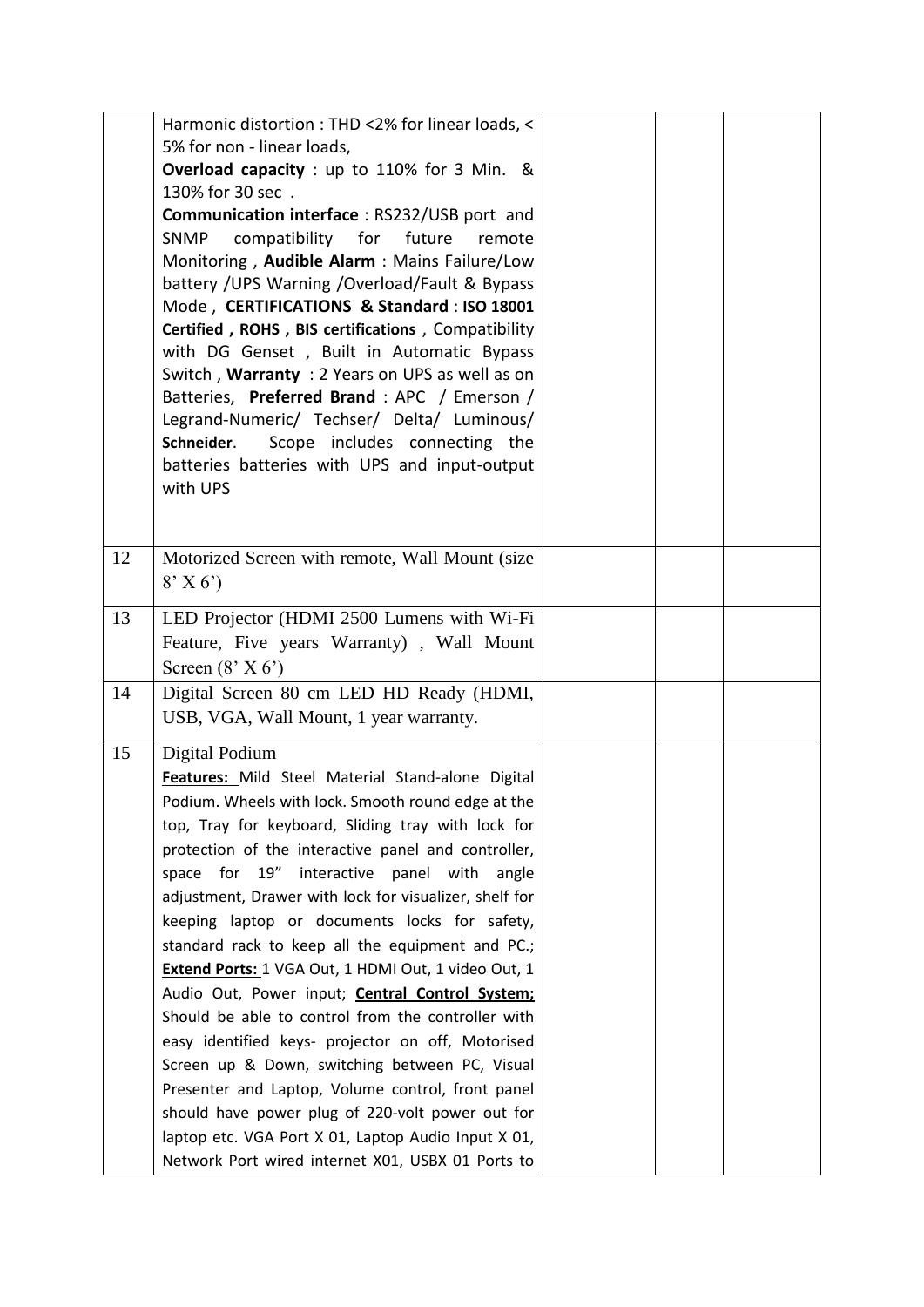| facilitate inputs directly from pen drives/ USB based          |  |  |
|----------------------------------------------------------------|--|--|
| hard disk Drive. 1x USB for SW Update. Ports for               |  |  |
| microphone input,1 video port, 2 audio Port (Left and          |  |  |
| Right), Back Panel of the controller should have 2x2           |  |  |
| VGA matrix, 2 USB Ports for front connectivity,                |  |  |
| Network Port for front connectivity, should have 3             |  |  |
| video in and 1 video out, 3 Audio (left) in, 3 Audio           |  |  |
| (Right) in, 1 Audio (Left) Out, 1 Audio (Right) out,           |  |  |
| Projector Power x1, Electric Screen Power x1.; Built-          |  |  |
| in-Audio; Microphone: , Gooseneck, Cordless Collar             |  |  |
| x1, Handheld Cordless x1, Mixer Amplifier: 120 watt,           |  |  |
| Speakers: 6 wall (each), Mount Speakers x4;                    |  |  |
| Interactive Panel; Panel Type: Backlit LED, Display            |  |  |
| Size: 19", Resolution: 1440x900 pixels, Brightness:            |  |  |
| $300 \text{cd/m}^2$ or higher, Contrast: 1000:1, Connectivity: |  |  |
| RGB/VGA, Technology: Electromagnetic with pen,                 |  |  |
| interface: USB, Pressure Sensitivity: 2048 Levels, Data        |  |  |
| Report: 200 reports/ per second, Accuracy: ±0.5mm,             |  |  |
| OS: Windows/ Vista/ Mac/ Linux, Software Feature:              |  |  |
| Should be able to Annotate on Blank Screen, Power              |  |  |
| Point and on other application of windows.;                    |  |  |
| Visualizer: ; Pick-up Device: 3.2 Mega Pixel 1/3"              |  |  |
| CMOS, Still Image Resolution: XGZ, SXGZ, 720P,                 |  |  |
| 1080P, Frame Rate: 20 Frames/ sec., Image Mode:                |  |  |
| Normal/ Photo/Text/ Slide/ Film/ Gray, Zooming: 12             |  |  |
| x Optical Zoom and 12 x Digital, Lamp: Two side                |  |  |
| Lights and one Base light Built-in, Image Capture: Yes         |  |  |
| Image Storage Built in the Visualizer, TV Lines: 800 TV        |  |  |
| Lines, Image Effect: Mirror, Rotation, Split, Black &          |  |  |
| white, Negative, Image Split: Yes, Focusing and white          |  |  |
| Balance: Audio/ Manual, Video Recording With                   |  |  |
| sound: Yes, Inputs: VGA x 2, HDMI x1 Video x 2 Audio           |  |  |
| x2 Outputs: VGA x 2 HDMI x 1, Video x1, Audio x 1,             |  |  |
| Others: Slave USB x 1 Weight: Not more than 3.5 kg.            |  |  |

Annexure "B"

# **FINANCIAL BID**

| Sr. No. | Oty |                      |        | UNIT   TOTAL         |
|---------|-----|----------------------|--------|----------------------|
|         |     | <b>FINANCIAL BID</b> |        | <b>PRICE   PRICE</b> |
|         |     |                      | IN Rs. | $\parallel$ IN Rs.   |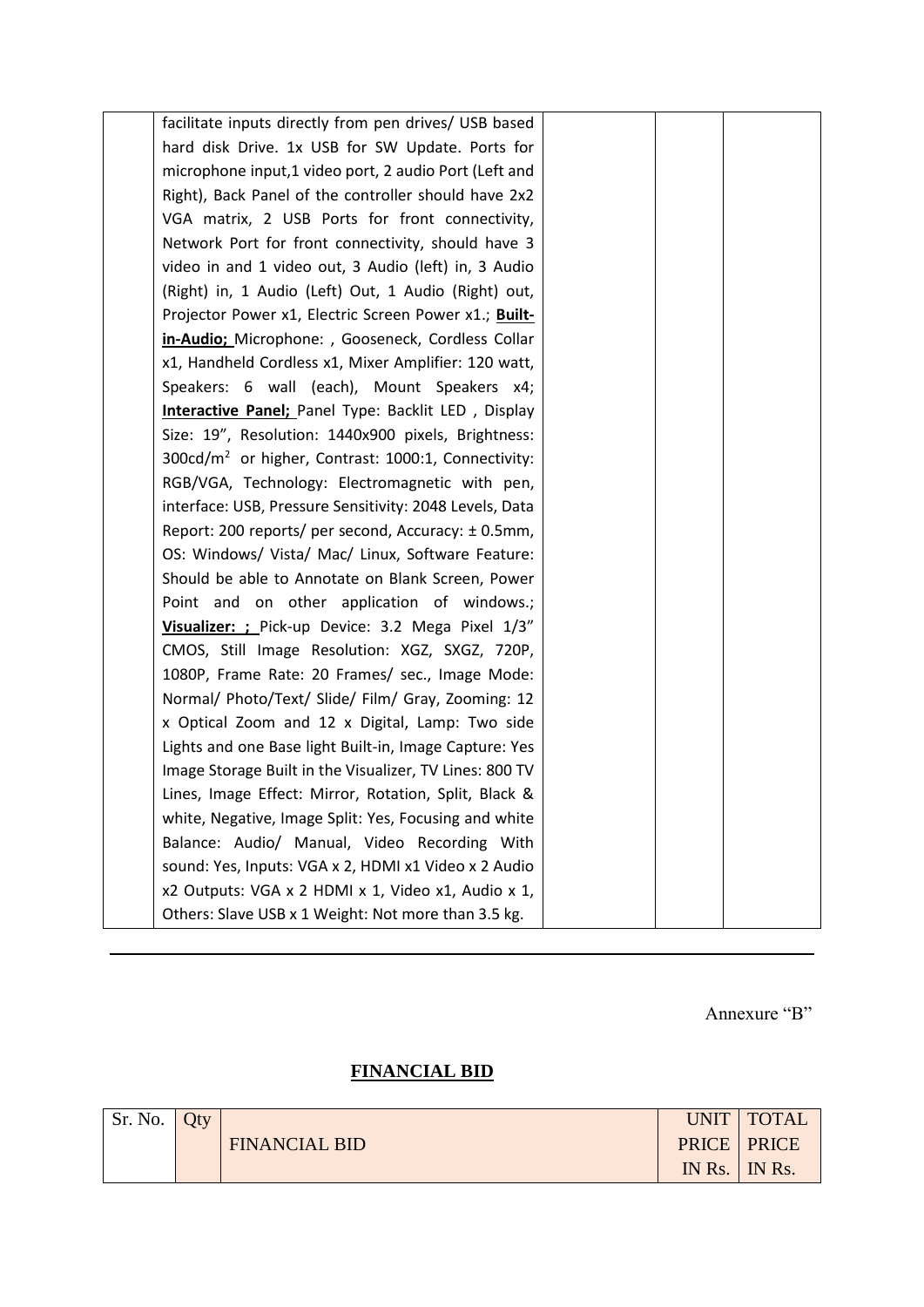| 1. | 03 | Desktop Commercial segment 8th Gen., i3 Processor,                                 |  |
|----|----|------------------------------------------------------------------------------------|--|
|    |    | Pre-installed Windows (English Language) 64 Bit                                    |  |
|    |    | upgradable through Campus Licence Agreement, 4 GB                                  |  |
|    |    | RAM DDR4, 1TB HDD, Minimum two PCIE Slots, DVD                                     |  |
|    |    | RW, Wi-Fi Card, 21" Coloured Monitor, USB Mouse &                                  |  |
|    |    | Keyboard, 3 years warranty onsite, All the components                              |  |
|    |    | shall be OEM fitted. (Makes of preference: Lenovo, HP,                             |  |
|    |    | Dell)                                                                              |  |
| 2. | 03 | MFP MONO Laser Jet Printer with Print, Copy and                                    |  |
|    |    | Scan Functions. Duplex, Wi-Fi ready, 18 PPM (Printer)                              |  |
|    |    | Speed Black), with ADF, Scan Resolution up to 600                                  |  |
|    |    | dpi coloured and 1200 dpi mono on flat with one year                               |  |
|    |    | onsite warranty (Makes of preference: Canon, Ricoh,                                |  |
|    |    | Epson, Hp)                                                                         |  |
| 3. | 01 | Photocopier Machine : 20 ppm, minimum memory 256                                   |  |
|    |    | MB, Network Ready, paper size Standard paper tray(s):                              |  |
|    |    | A3, A4, A5, By-pass Tray A3, A4, A5, A6, Paper Input                               |  |
|    |    | Capacity Standard: 350 sheets, Paper Weight Standard                               |  |
|    |    | paper tray(s):52 - 105 g/m <sup>2</sup> , Bypass tray: 52 - 216 g/m <sup>2</sup> , |  |
|    |    | Duplex: $64 - 105$ g/m <sup>2</sup> , Multiple Copying Up to 99                    |  |
|    |    | copies, Resolution Up to 600 dpi, Zoom From 50% to                                 |  |
|    |    | 200%, Scan Speed Colour: Maximum 6 originals per                                   |  |
|    |    | minute, B/W Maximum 15 originals per minute,                                       |  |
|    |    | Resolution Maximum 600 dpi. Warranty - 2 years                                     |  |
|    |    | onsite. (Makes of preference: Ricoh, Canon, Sharp,                                 |  |
|    |    | Toshiba, HP, Kyocera) with 2 KVA CVT with one year                                 |  |
|    |    | warranty.                                                                          |  |
| 4. | 20 | Commercial Desktop intel 8th Gen. Full Powered                                     |  |
|    |    | processor i5 64 bit base 21" Coloured Monitor, 8GB                                 |  |
|    |    | DDR4 RAM, 2GB Graphics Card, Windows 10 home                                       |  |
|    |    | single language (English) 64 Bit upgradable through                                |  |
|    |    | Campus Licence Agreement USB 3.0, USB 2.0, HDD                                     |  |
|    |    | 1TB, DVDRW, USB, keyboard and mouse, 3 years                                       |  |
|    |    | onsite warranty, All the components shall be OEM                                   |  |
|    |    | fitted. (Makes of preference: Lenovo, HP, Dell).                                   |  |
| 5. | 05 | Desktop Intel i7 8th Gen., 8GB DDR4 RAM, Graphics                                  |  |
|    |    | card, Monitor 27", 2 TB HDD, Pre-installed Windows                                 |  |
|    |    | (English Language) 64 Bit upgradable through Campus                                |  |
|    |    | Licence Agreement, Keyboard, mouse, 4GB Graphics                                   |  |
|    |    | Card, 3 years warranty, All the components shall be                                |  |
|    |    | OEM fitted. (Makes of preference: Lenovo, HP, Dell)                                |  |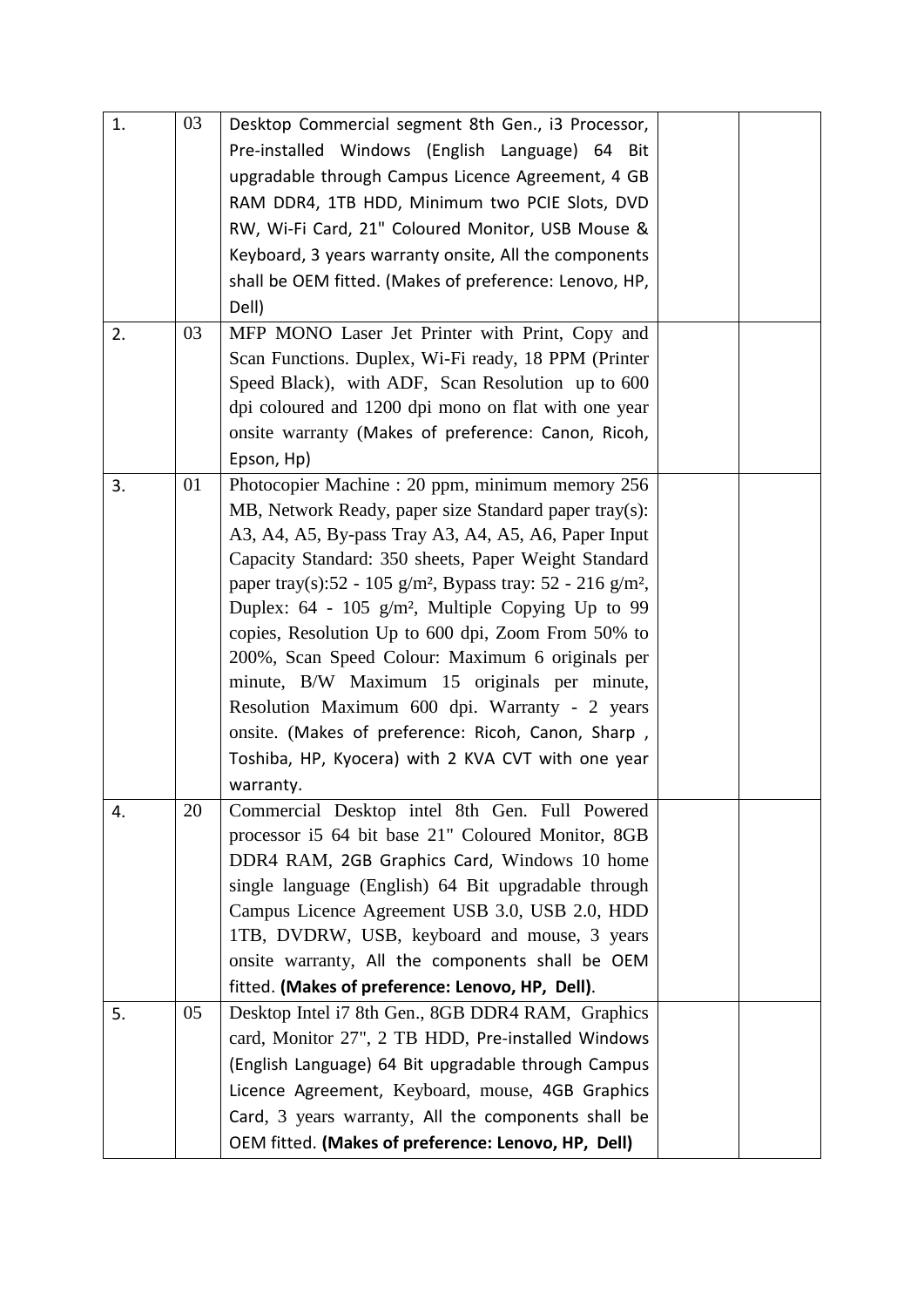| 6.  | 02 | Laptop Intel Core i7 8th Gen., 12 GB DDR4-2400                                              |  |
|-----|----|---------------------------------------------------------------------------------------------|--|
|     |    | SDRAM, 512GB SSD, 14" Display, 4GB Graphics                                                 |  |
|     |    | Card, 2 USB 3.0, 1 USB 2.0, 1 HDMI, Window 10,                                              |  |
|     |    | Laptop Bag. Three years onsite warranty.                                                    |  |
| 7.  | 01 | Scanner Sheet feed/ ADF/ Flatbed scanner- Scanning                                          |  |
|     |    |                                                                                             |  |
|     |    | Resolution up to 600x600dpi, scanning speed-30ppm,                                          |  |
|     |    | ADF capacity-50 sheets. Warranty - 1 year onsite                                            |  |
| 8.  | 01 | Inkjet Printer Single Function with Ink Tanks; Printer,                                     |  |
|     |    | Output - Colour, Pages per minute - 27 pages (Black &                                       |  |
|     |    | White), 15 pages (Colour) ; Paper size- A4/Legal,                                           |  |
|     |    | Warranty - 1 year onsite                                                                    |  |
| 9.  | 01 | Flatbed Scanner with Optical Resolution 2400 dpi x                                          |  |
|     |    | 4800 dpi, Input type Colour, Document Size Class A4/                                        |  |
|     |    | Letter, One-year warranty.                                                                  |  |
| 10. | 02 | 3KVA Online UPS with 60min Backup (1P In -                                                  |  |
|     |    | 1P Out) 3KVA/ 2.4KW True Online, DSP Controlled                                             |  |
|     |    | online UPS with 1 phase AC input and 1 phase AC                                             |  |
|     |    | output with 60 min backup on 100% load with 12V                                             |  |
|     |    | SMF batteries Bank with Rack (min. VAH required                                             |  |
|     |    | =6240 VAH) , The UPS should be with IGBT Based                                              |  |
|     |    | Rectifier and IGBT based Inverter and with LCD/LED                                          |  |
|     |    | display for monitoring of its status along with inbuilt                                     |  |
|     |    | Galvanic Isolation Transformer of Same OEM Make at                                          |  |
|     |    | input side.                                                                                 |  |
|     |    | <b>UPS should have following Features:</b>                                                  |  |
|     |    | UPS power factor : Input PF should be 0.99 AND                                              |  |
|     |    | output PF not less than 0.8, Efficiency:<br>overall                                         |  |
|     |    | efficiency up to 90%, Harmonic distortion: THD <3%                                          |  |
|     |    | for linear loads, < 5% for non - linear loads,                                              |  |
|     |    | Overload capacity : up to 110% for 10 Min. & 130% for                                       |  |
|     |    | 60 sec .                                                                                    |  |
|     |    | Communication interface: RS232/USB port and SNMP                                            |  |
|     |    | compatibility for future remote Monitoring, Audible                                         |  |
|     |    | Alarm : Mains Failure/Low battery /UPS Warning                                              |  |
|     |    | /Overload/Fault & Bypass Mode, Compatibility with                                           |  |
|     |    | DG Genset, Built in Automatic Bypass Switch,                                                |  |
|     |    | Warranty: 2 Years on UPS as well as on Batteries,                                           |  |
|     |    | <b>Preferred Brand</b> : APC / Emerson / Legrand-Numeric/                                   |  |
|     |    | Techser/Delta/Luminous/Schneider.<br>Scope includes connecting the batteries batteries with |  |
|     |    | UPS and input-output with UPS                                                               |  |
|     |    |                                                                                             |  |
|     |    |                                                                                             |  |
| 11. | 01 |                                                                                             |  |
|     |    | 10KVA Online UPS for 120 min Backup (                                                       |  |
|     |    | 1P In -1P Out) True Online, DSP Controlled online                                           |  |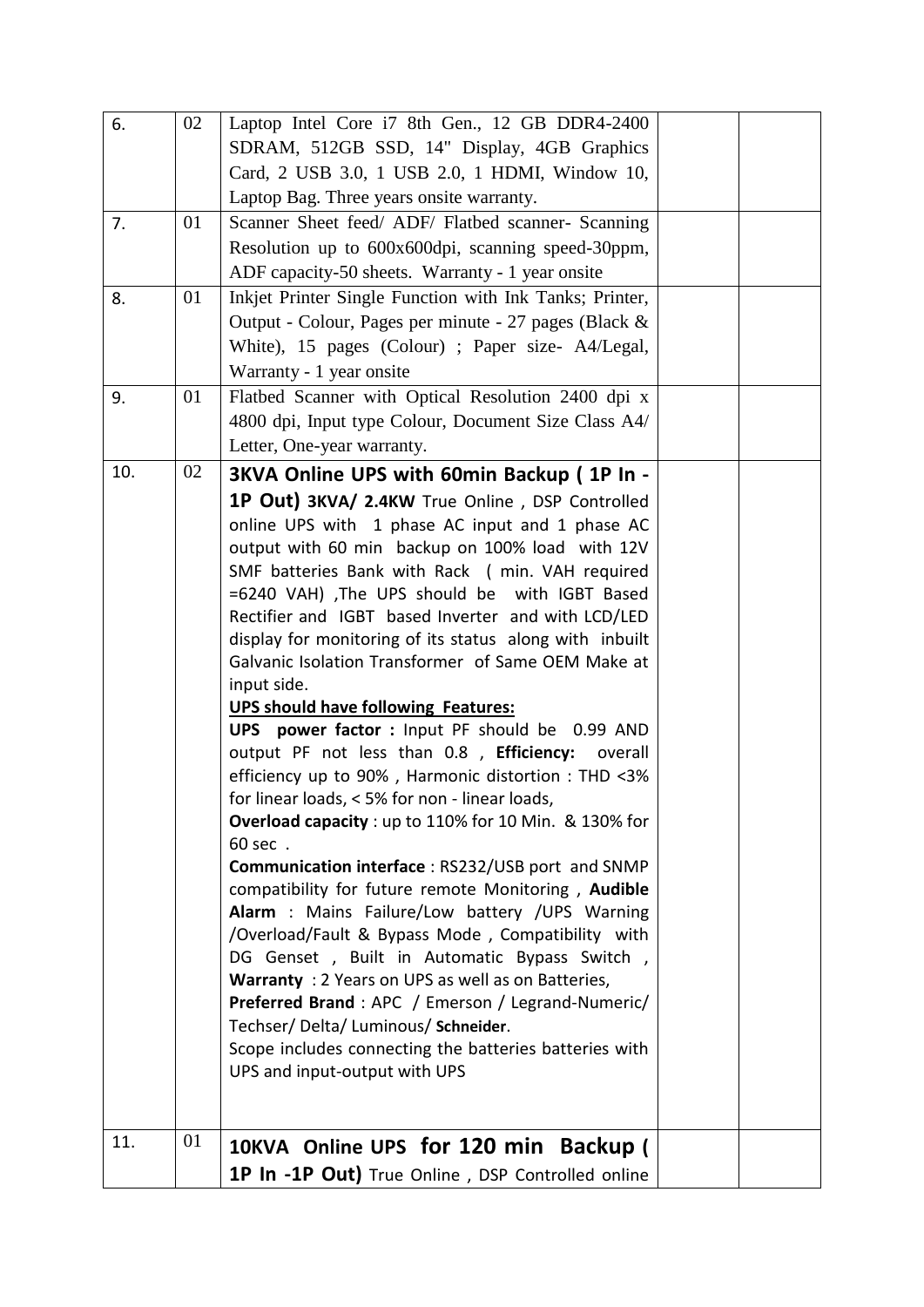|     |    | UPS with 1 phase AC input and 1 phase AC output with<br>120 min backup with 12V SMF batteries Bank with<br>Rack ( min. VAH required =24000 VAH), The UPS<br>should be with IGBT Based Rectifier and IGBT based<br>Inverter and with LCD/LED display for monitoring of<br>along with inbuilt Galvanic Isolation<br>its status<br>Transformer of Same OEM Make at input side.<br>UPS should have following Features:<br>UPS power factor : Input PF should be 0.99 or more<br>AND output PF not less than 0.8, Efficiency: overall<br>efficiency up to 92%, Harmonic distortion: THD <2%<br>for linear loads, < 5% for non - linear loads,<br>Overload capacity : up to 110% for 3 Min. & 130% for<br>30 sec .<br><b>Communication interface: RS232/USB port and SNMP</b><br>compatibility for future remote Monitoring, Audible<br>Alarm : Mains Failure/Low battery /UPS Warning<br>/Overload/Fault & Bypass Mode, CERTIFICATIONS &<br>Standard : ISO 18001 Certified, ROHS, BIS certifications,<br>Compatibility with DG Genset, Built in Automatic<br>Bypass Switch, Warranty: 2 Years on UPS as well as<br>on Batteries, Preferred Brand : APC / Emerson /<br>Legrand-Numeric/ Techser/ Delta/<br>Luminous/<br>Schneider. Scope includes connecting the batteries<br>batteries with UPS and input-output with UPS |  |
|-----|----|----------------------------------------------------------------------------------------------------------------------------------------------------------------------------------------------------------------------------------------------------------------------------------------------------------------------------------------------------------------------------------------------------------------------------------------------------------------------------------------------------------------------------------------------------------------------------------------------------------------------------------------------------------------------------------------------------------------------------------------------------------------------------------------------------------------------------------------------------------------------------------------------------------------------------------------------------------------------------------------------------------------------------------------------------------------------------------------------------------------------------------------------------------------------------------------------------------------------------------------------------------------------------------------------------------------------|--|
|     |    |                                                                                                                                                                                                                                                                                                                                                                                                                                                                                                                                                                                                                                                                                                                                                                                                                                                                                                                                                                                                                                                                                                                                                                                                                                                                                                                      |  |
| 12. | 01 | Motorized Screen with remote, Wall Mount (size 8' X<br>$6^{\prime})$                                                                                                                                                                                                                                                                                                                                                                                                                                                                                                                                                                                                                                                                                                                                                                                                                                                                                                                                                                                                                                                                                                                                                                                                                                                 |  |
| 13. | 01 | LED Projector (HDMI 2500 Lumens with Wi-Fi<br>Feature, Five years Warranty), Wall Mount Screen (8'<br>X(6)                                                                                                                                                                                                                                                                                                                                                                                                                                                                                                                                                                                                                                                                                                                                                                                                                                                                                                                                                                                                                                                                                                                                                                                                           |  |
| 14. | 01 | Digital Screen 80 cm LED HD Ready (HDMI, USB,<br>VGA, Wall Mount, 1 year warranty.                                                                                                                                                                                                                                                                                                                                                                                                                                                                                                                                                                                                                                                                                                                                                                                                                                                                                                                                                                                                                                                                                                                                                                                                                                   |  |
| 15. | 02 | Digital Podium<br>Features: Mild Steel Material Stand-alone Digital Podium.<br>Wheels with lock. Smooth round edge at the top, Tray for<br>keyboard, Sliding tray with lock for protection of the<br>interactive panel and controller, space for 19" interactive<br>panel with angle adjustment, Drawer with lock for<br>visualizer, shelf for keeping laptop or documents locks for<br>safety, standard rack to keep all the equipment and PC.;<br>Extend Ports: 1 VGA Out, 1 HDMI Out, 1 video Out, 1 Audio<br>Out, Power input; Central Control System; Should be able<br>to control from the controller with easy identified keys-                                                                                                                                                                                                                                                                                                                                                                                                                                                                                                                                                                                                                                                                               |  |